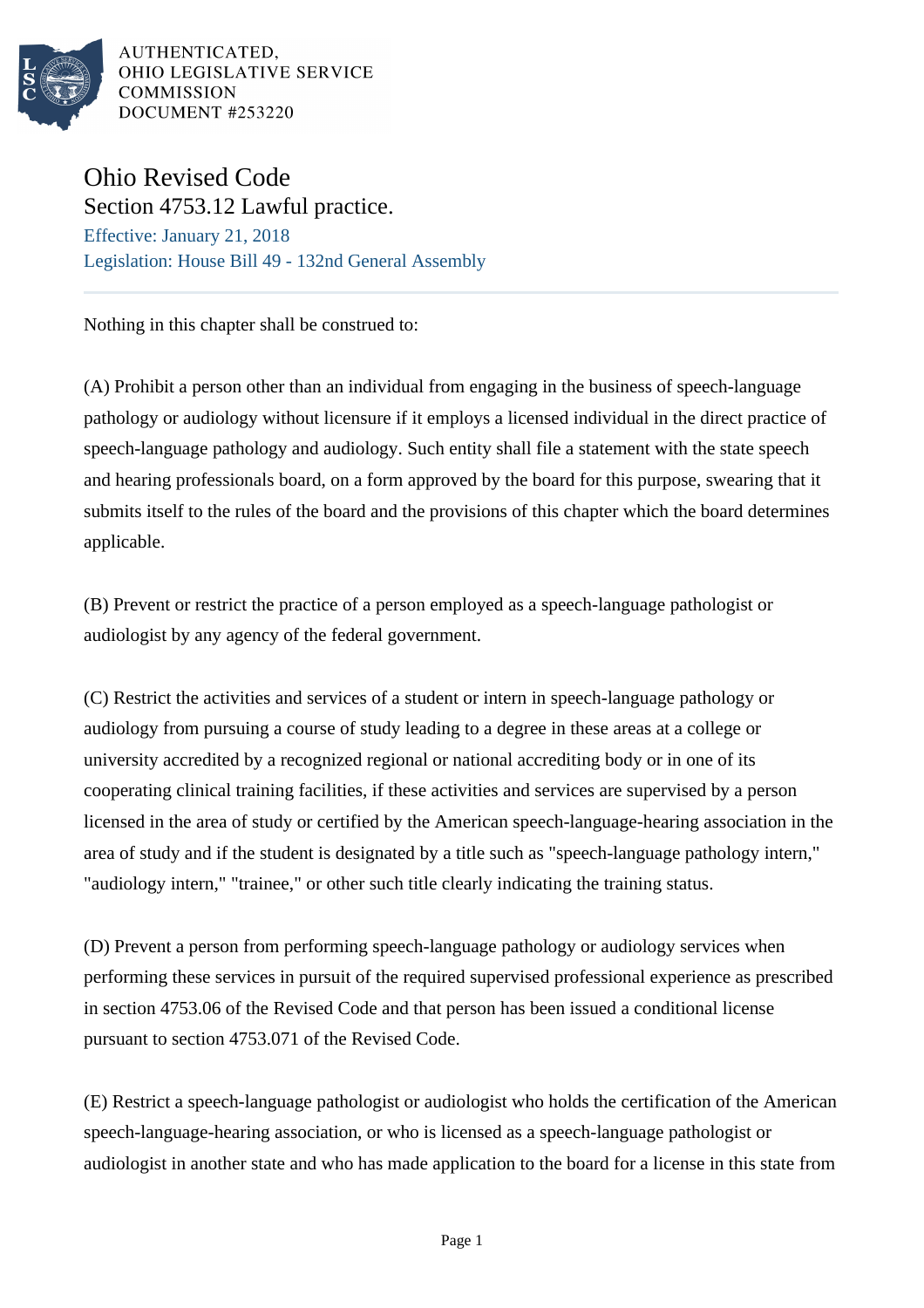

AUTHENTICATED. OHIO LEGISLATIVE SERVICE **COMMISSION** DOCUMENT #253220

practicing speech-language pathology or audiology without a valid license pending the disposition of the application.

(F) Restrict a person not a resident of this state from offering speech-language pathology or audiology services in this state if such services are performed for not more than one period of thirty consecutive calendar days in any year, if the person is licensed in the state of the person's residence or certified by the American speech-language-hearing association and files a statement as prescribed by the board in advance of providing these services. Such person shall be subject to the rules of the board and the provisions of this chapter.

(G) Restrict a person licensed under Chapter 4747. of the Revised Code from engaging in the duties as defined in that chapter related to measuring, testing, and counseling for the purpose of identifying or modifying hearing conditions in connection with the fitting, dispensing, or servicing of a hearing aid, or affect the authority of hearing aid dealers to deal in hearing aids or advertise the practice of dealing in hearing aids in accordance with Chapter 4747. of the Revised Code.

(H) Restrict a physician from engaging in the practice of medicine and surgery or osteopathic medicine and surgery or prevent any individual from carrying out any properly delegated responsibilities within the normal practice of medicine and surgery or osteopathic medicine and surgery.

(I) Restrict a person registered or licensed under Chapter 4723. of the Revised Code from performing those acts and utilizing those procedures that are within the scope of the practice of professional or practical nursing as defined in Chapter 4723. of the Revised Code and the ethics of the nursing profession, provided such a person does not claim to the public to be a speech-language pathologist or audiologist.

(J) Restrict an individual licensed as an audiologist under this chapter from fitting, selling, or dispensing hearing aids.

(K) Authorize the practice of medicine and surgery or entitle a person licensed pursuant to this chapter to engage in the practice of medicine or surgery or any of its branches.